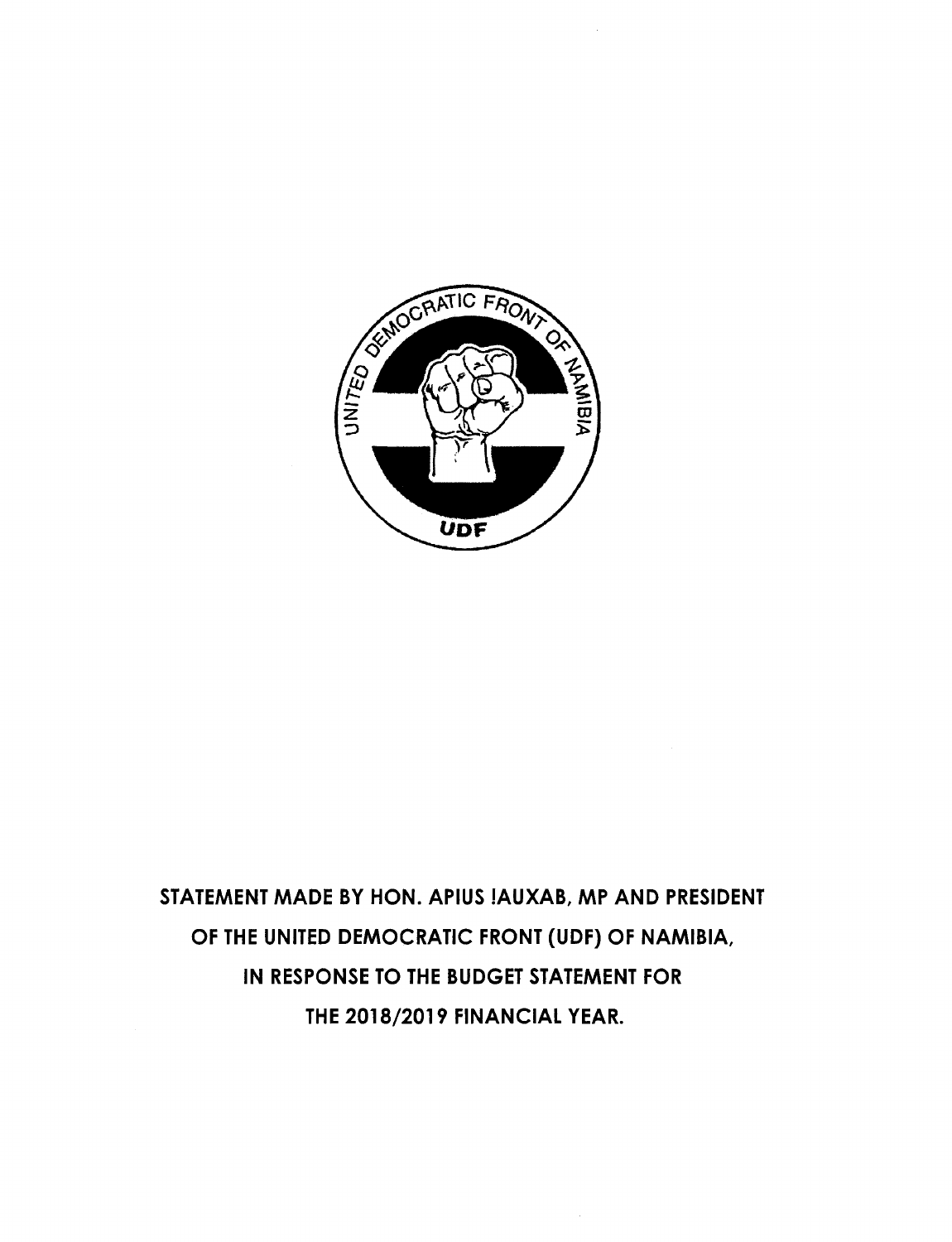#### **Hon. Speaker**

### **Hon. Members,**

As I begin to make my remarks on the current budget, let me first and foremost congratulate Hon. Mr. Calle Schlettwein, Minister of Finance for tabling a budget which he aptly themed as **"Shared Prosperity".** I want to share his believe that going forward Namibian citizens of all walks of life will share in this anticipated prosperity.

 $\int$ 

## **Hon. Speaker,**

### **Hon Members,**

Any budget has a specific purpose, broadly speaking it is to give details of government's expenditure and revenue generation plan for a specific year, in this case 2018/2019 financial year. It is further expected to give a vision of hope, of jobs and wealth creation, and of a robust economy that supports a thriving private sector.

Not surprisingly, the current budget as per Hon. Schlettwein's view, is a funding compact for growth, bringing about jobs, less inequality, less poverty and improved service delivery with a clear objective of mobilizing and aligning resources to support long-term economic growth and social development.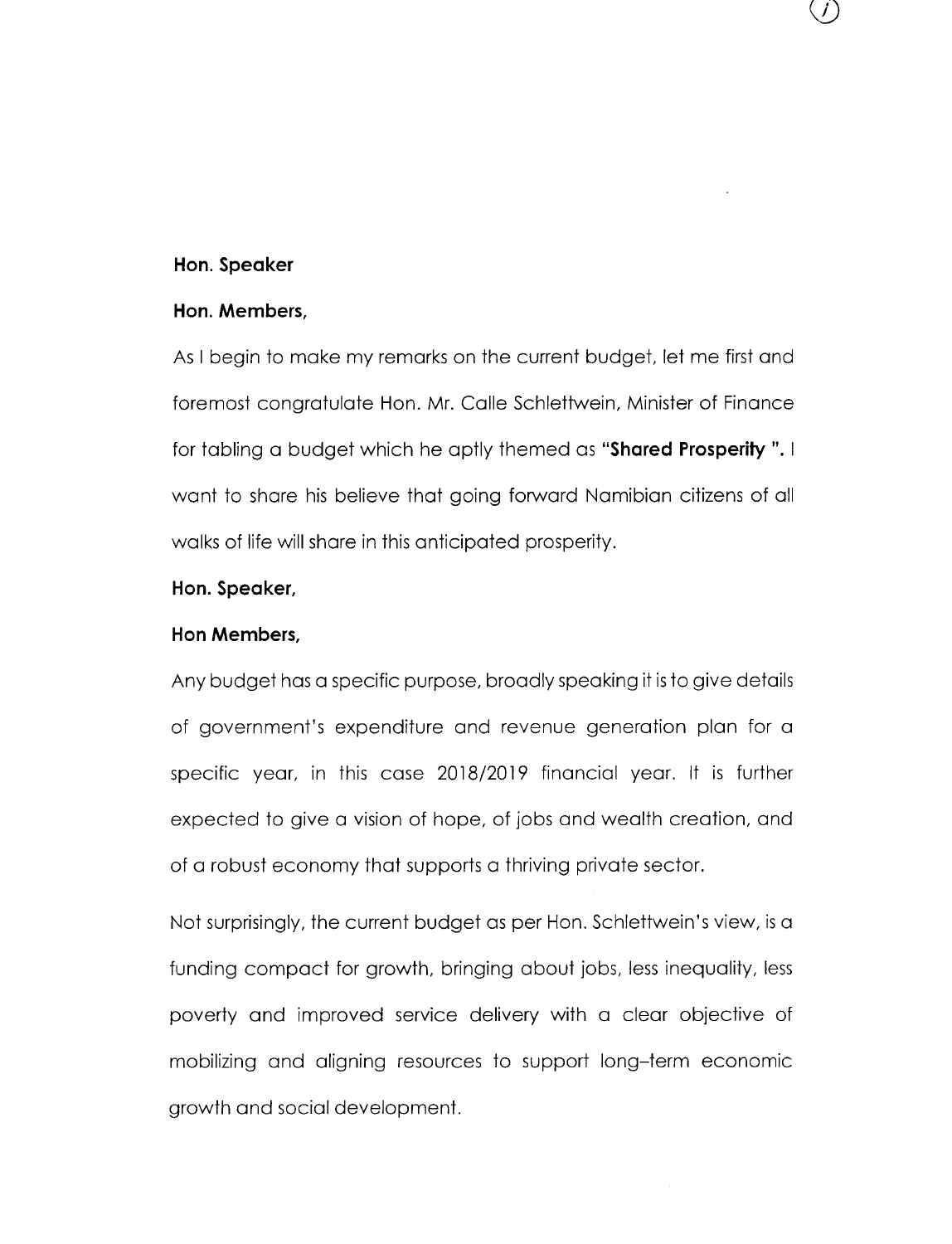I want to commend the Hon. Minister for presenting such a brilliant document despite the strong economic headwinds we are facing. Whether the different allocations in this budget support the afore-said realities remains to be seen. As they say, the devil is in the detail. We need to see the detail as we go ahead in discussing the various votes.

## **Hon. Speaker,**

## **Hon. Members,**

The budget provides for a total government spending of N\$ 65. B (Sixty Five Billion Namibia Dollars) for 2018/2019 financial year with a revenue of N\$ 56. 7 B (Fifty Six point seven Billion Namibia Dollars). This leave us with a budget deficit of N\$8.3 (Eight point three Billion Namibia Dollars).

## **Hon Speaker,**

# **Hon. Members,**

Iam mindful of the Hon. Minister's intend to reduce this budget shortfall. However, I want to urge the Hon. Minister to, in all seriousness, look at Governments spending patterns and if need be to introduce some kind of punishment for those Government Department which overspend.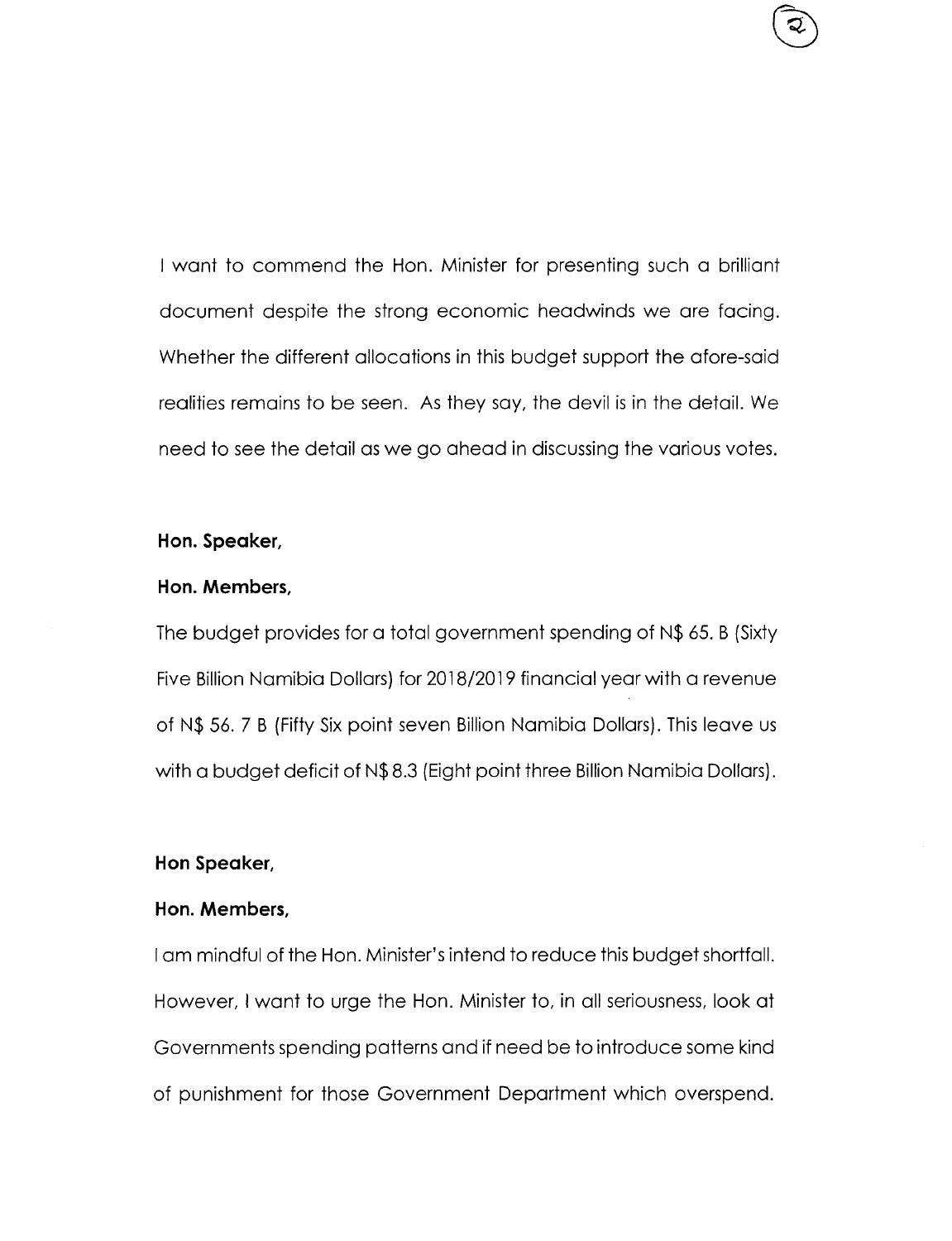As long as there is no accountability from the Administrative Heads of Government Departments, and as long as we as Parliamentarians do not demand accountability from those entrusted with these monies, our exercise to want to cut spending will be futile. While I applaud the Hon. Minister for his tax initiative programme, more still needs to be done to collect taxes, especially in the four - O Regions.

At the same time, **Hon. Speaker**, our debt still remains too high at, N\$ 83, 7B (Eighty three point seven Billion Namibia Dollars) for 2018/2019 which is equivalent to 45, 3 % of the GDP( Gross Domestic Product). We need to get it down. Not for ideological reasons but because excessive debt undermines our economic security and leaves us vulnerable to shocks.Equally it cannot be right to spend more on debt interest than any other vote in this budget.

# **Hon. Speaker,**

### **Hon. Members,**

I passionately believe that the best way to improve the lives of our people across the length and breadth of this country of ours is to help them get into employment. Hon. Speaker, I am acutely aware that 37% of Namibia's working population is out of work and that from this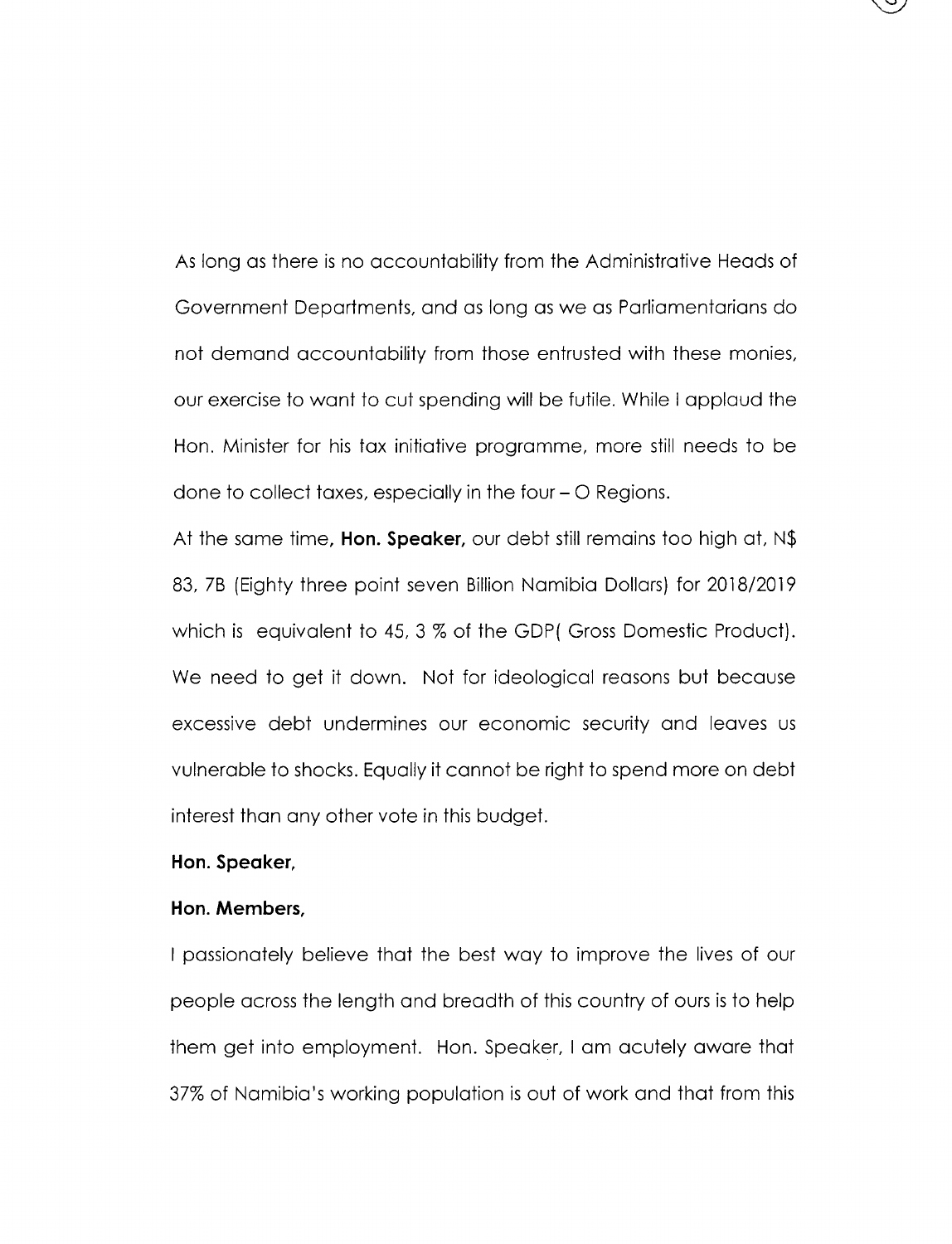37%,45% are young able bodied people. Thisis based on the report entitled: "Status of the Namibian Economy", authored by the National Planning Commission.

It is therefore our responsibility as the Government to create conditions that are helpful for the private sector to invest and employ our people. Hon. Speaker, bringing about jobs is one of the items of the funding compact, therefore appropriate funding should be catered for, for this purpose.

I am happy to note that the lion's share of the budget goes to the social sector - Education, Arts and Culture; Health and Social Services; Higher Education, Training and Innovation, that is N\$ 23,3 B( Twenty three point three Billion Namibia Dollars) and that this has increased over time.

However, I am continuously at pains with the allocation given to the security cluster especially the allocation for the Ministry of Defense which happen to be the third highest, i.e. N\$5.9 B (Five point nine Billion Namibia Dollars) allocation in the current budget. Maybe, I am missing something here !!!, are we in an eminent threat of war to the effect that we are stockpiling military weapons or what? I will wait to hear from